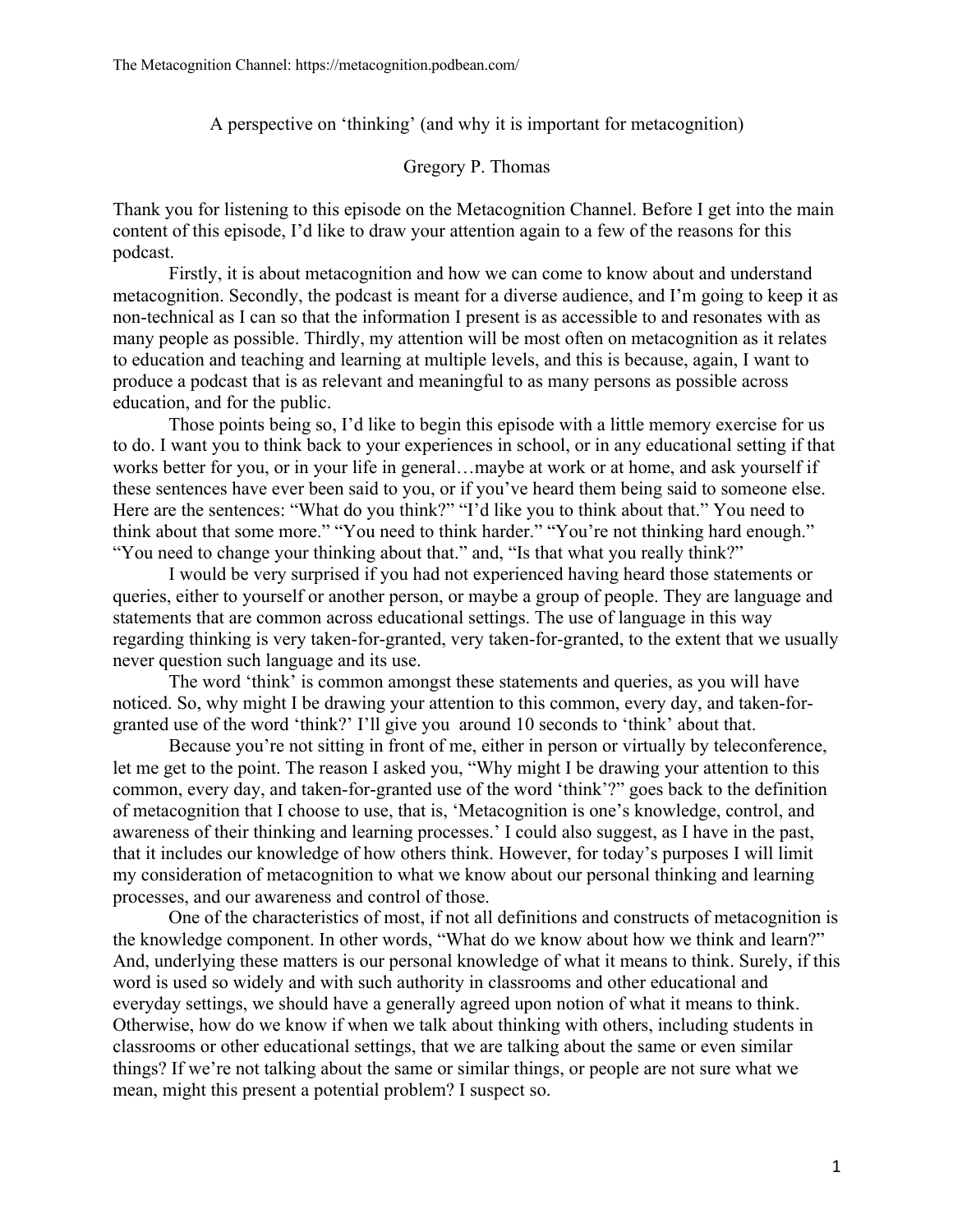Now, I want to make it clear at this early stage of this podcast that I acknowledge that a lot of the thinking that we do happens in such a way that we are not aware of it…and this type of automatic, non-conscious thinking allows us to survive and function on a minute-to-minute, dayto-day basis. For example, we wake up in the morning and we might think something like, "Oh, it's 6AM. I have to get ready for work and have breakfast, and I have a full day of meetings, and tonight I am meeting friends at 7PM to have some fun." And as we go through the day a lot of our thinking is automated and we are not necessarily conscious of it unless something goes wrong or we have to deal with a situation that arises that maybe we didn't expect. This automatic, often sub- or unconscious type of thinking has several names and characteristics that I will explore in later episodes. However, in this episode I want to stimulate listeners to think about what it means to think, in general terms. In fact, a simple and often used definition of metacognition is that metacognition is 'thinking about one's thinking.' So, this is a good place to start, even if, as we go into future episodes, we realize that this definition is not of great pedagogical value.

To explore this notion of thinking, by way of an example, I'd like to ask you to remember back to my previous question which was, "Why might I be drawing your attention to this common, every day, and taken-for-granted use of the word 'think'?" You'll recall I gave you 10 seconds to think about a possible reason or reasons. Honestly, whatever reason you came up with, and whether you came up with any reason at all, is not very important. Rather, what I'd like you to do now is to try and recall what was happening in your head when you were trying to come up with a possible answer to my question. What thoughts did you have and what form or forms did your thoughts take? I'm going to give you another 10 seconds to try to remember.

Thanks for trying to remember. Now, let me speculate about what was going on in your individual and collective heads as you attempted to establish an answer to my question. I speculate that some people said things to themselves like:

- He's asking me this question to try to get me to link thinking to metacognition, or
- What might his reasons be for this question? or
- What might he be planning for later in this episode? or
- Yes, I remember hearing such language and being asked such questions in school. What were my teachers really asking me to do? or
- Where do I start to answer that question...I don't know him or how he thinks well enough.

And some might have thought:

- I'll just wait for 10 seconds, then he'll tell me. So, I don't really need to think about it anyway, or
- That's a silly question... how am I supposed to answer it?

These possible responses are predictions that I am making on the basis of my past knowledge and experience as a teacher at multiple levels of education. In each of these possible responses I have imagined (and I'm humbly sorry if I didn't imagine what you might have been thinking) that you are engaging in a conversation with yourself, using words. You are communicating with yourself in response to a task I asked you to participate in. Maybe you spoke the words out aloud, but I suspect that most of your self-communication was private, and only you know and remember what you said to yourself.

So, let me ask you to consider another thinking task. Maybe this one is easier? Let's see.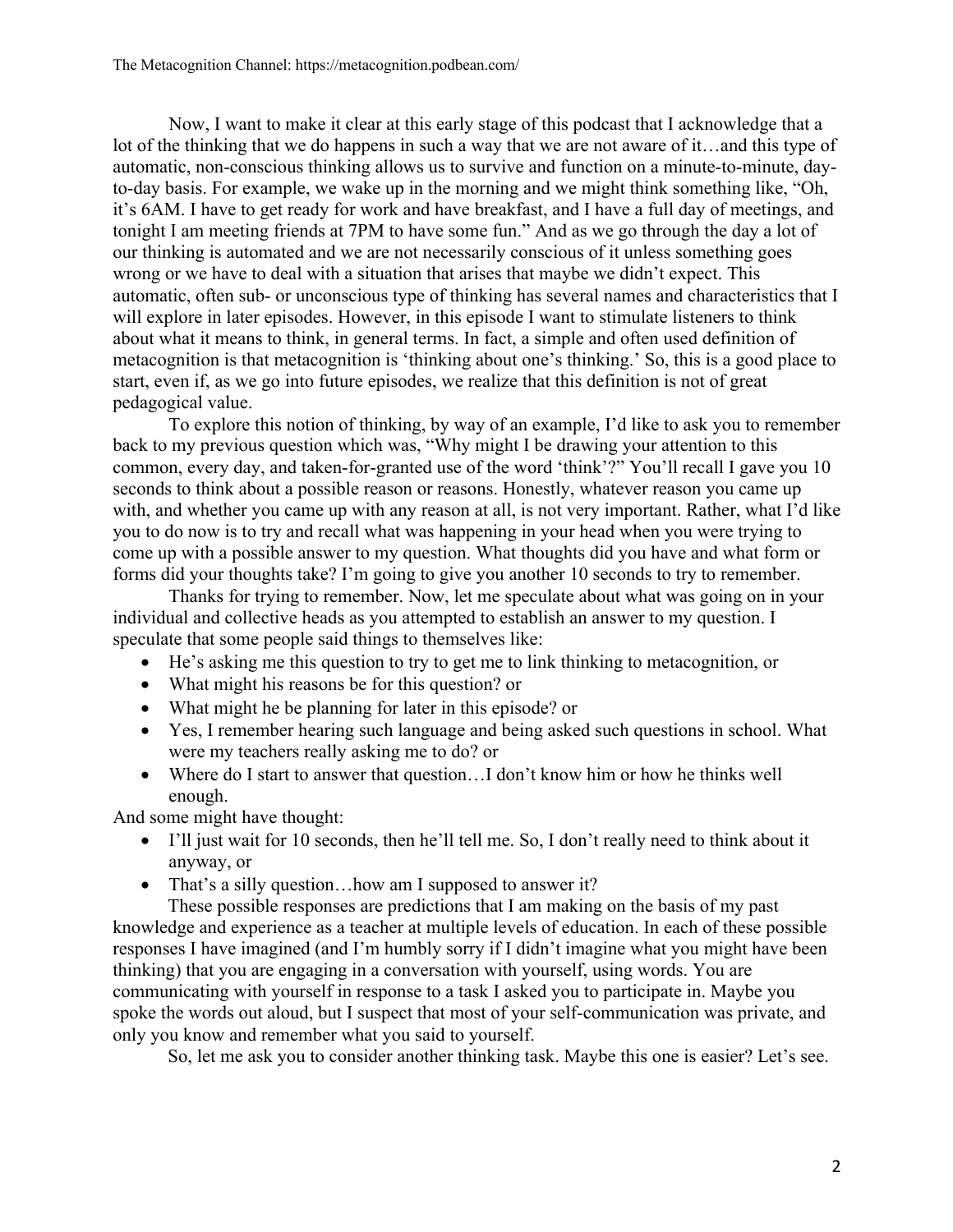I want you to imagine an animal and what it might look like on the basis of the clues and hints I give you about its appearance and behaviour. This is a real animal, and I could also frame the task as 'identifying the animal,' rather than just imagining it. Here are the clues and hints:

- 1. It lays eggs.
- 2. It has webbed feet.
- 3. It has a bill that resembles that of a duck.
- 4. It feeds in streams.
- 5. It grows to about 5 inches in height.
- 6. It is a carnivore.
- 7. It has fur.
- 8. It has a tail that resembles that of a beaver.
- 9. Males have venomous stingers on the heels of their rear feet.
- 10. It is a mammal.

Do you know what animal I am describing? For the moment the answer is not important. In fact, the answer is not important at all. This is not a test. However, again, I want you now to try and remember what, and especially how, you were thinking as you tried to determine the type of animal I was describing. What was going on in your head?

The order in which I laid out the ideas is important. Here are some of the thoughts I imagine that some people might've had as I went through the characteristics. Once again, I can't predict what everyone might have thought, but I can get this correct for some people.

No. 1. It lays eggs. Maybe you said to yourself, "Birds lay eggs, but so do reptiles and amphibians," or maybe you pictured some eggs and asked yourself, "What type of animals lay eggs?"

No. 2. It has webbed feet. Maybe you said to yourself, "Some birds like ducks and pelicans have web feet, as do some reptiles like alligators and crocodiles and some amphibians like frogs…and these all lay eggs." Maybe it's one of those things? Maybe you pictured or visualized the feet of birds and those reptiles and some frogs?

No. 3. It has a bill, that resembles that of a duck. Maybe you said to yourself, "Ok, well, the idea that it can be something like an alligator or a crocodile or some type of frog doesn't seem possible now, because they don't have a bill that resembles that of a duck…seems like it could be a bird of some sort." Maybe you started to try to remember the birds with such characteristics, trying to think more about possible birds that it could be?

No. 4. It feeds in streams. Maybe you said to yourself, "Yes, this sounds like a bird of some sort that lives in or near streams." Maybe you said to yourself, "This is starting to make sense now." Maybe you have an image in your head about what sort of bird this might be?

No. 5. It grows to about 5 inches in height. Maybe you said to yourself, "Wow, that's some tiny bird," or "That's not very tall, is it?" Maybe you thought to use your hands and fingers to try to work out or guess or visualize how tall five inches is, and then asked yourself, "What birds do I know that are only 5 inches high? Maybe you thought, "There aren't too many aquatic birds that I know of that are only 5 inches high."

Maybe some time around this part of the clue sequence, or even before, you also said to yourself, "This is too easy. What kind of trick is he trying to play on me," or, "I'm not going to engage in this exercise anymore; I might get the answer wrong, and that wouldn't make me feel good," or, "He'll tell me the answer at the end, anyway."

On to No. 6. It is a carnivore. You might have thought to yourself "Ok, looks like we have a short, billed, web-footed, aquatic, animal eating, egg laying bird." Maybe you thought, "I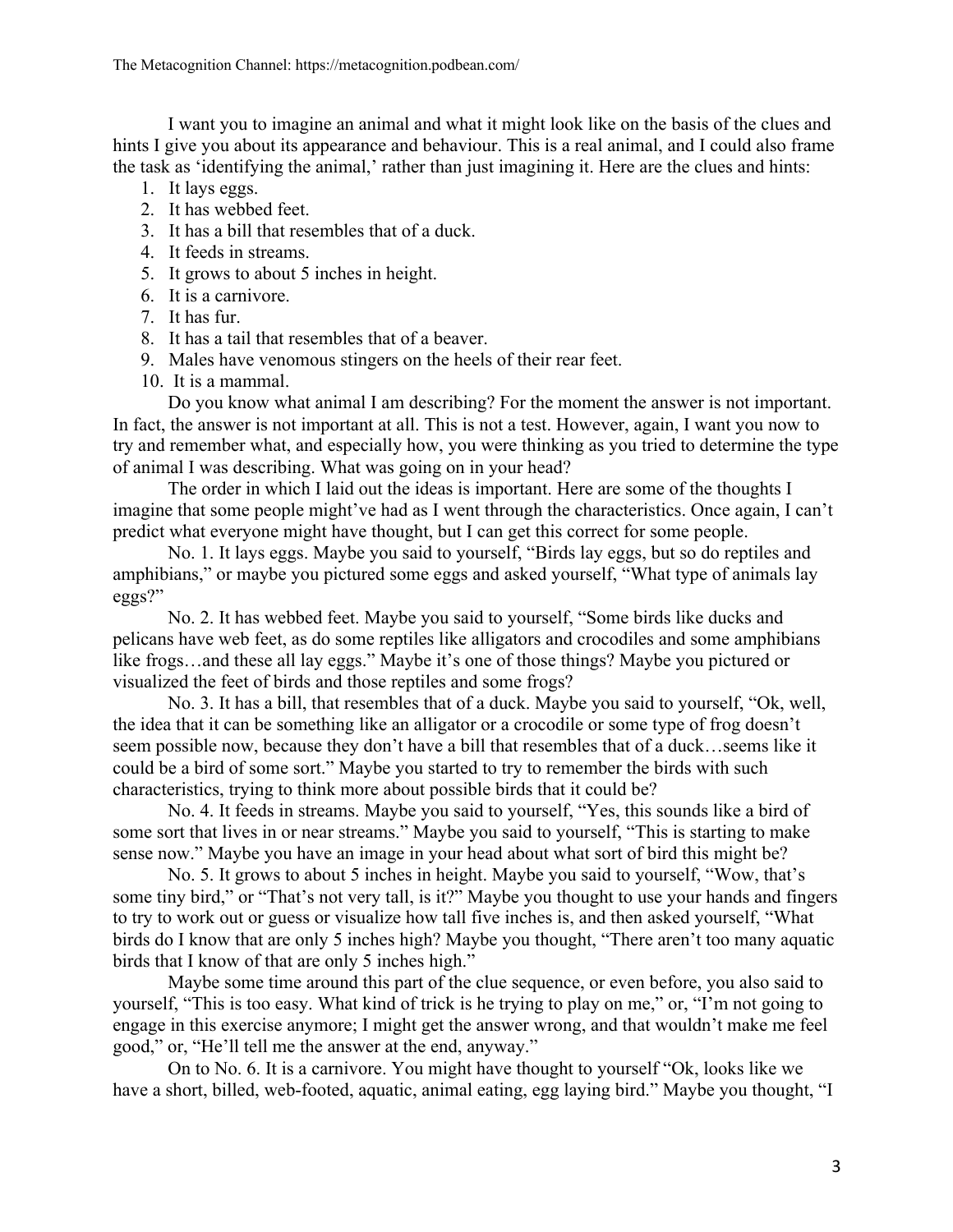don't remember ever learning about such a bird, but maybe they do exist." You might say to yourself, "I know it's aquatic to some extent, and it makes sense that it could feed at the bottom of streams." "It's a possibility, isn't it?" you say to yourself.

As you are trying to go through this exercise up to here, you are gradually putting together an image of this creature, its appearance, its lifestyle, and its habitat. You are doing this on the basis of the information I provided and on the basis of what you know about that information and how you interpret it. You are communicating with yourself, likely using both words and images, and these words and images would be based on your past experiences and learning. You are asking yourself questions, drawing on your memory in relation to what you know about the words and ideas I am communicating to you…and most, if not all of your thinking in this task is 'apparent' or 'known' only to you.

And then, for some people, something happened. I said quickly, "It has fur," "It has a tail like a beaver," "The males have venomous stingers on the heels of their rear feet," and, "It is a mammal." And for some people there was a sense of unease as I provided that information. It made them reconsider what the possible identity of the creature was, based on their thinking prior to me presenting those last 4 points. And, some people might have said to themselves, statements like, "This creature doesn't make sense," "It can't be real," or, "I thought I was on the right path, but now I have to reconsider what I was thinking, based on this new information." And some might have said to themselves, statements like, "He's just trying to trick me," and "That's not fair," "I can't picture what this animal looks like," or, "It's a platypus, an animal that lives in Australia. I knew that all along, because I suspected Greg was up to something,<sup>1</sup> to make the listeners think, and I was wondering how he might do that."

One other thing you surely noticed was that, for the last 4 clues or hints, I decreased the amount of time between my presentation of them. I was allowing 4 or so seconds between presenting the first 6 pieces of information, and I shortened this to around 1 or so seconds for the last 4 pieces of information. I suspect most people noticed this. It was deliberate on my part.

In response to this change in the learning environment some people might have thought the following: "Oh, he's going faster now; I have to pay more attention," or, "Oh, he's going faster now, my thinking can't keep up with the information being presented at this speed; I can't do this now," or, "I wonder why he's going faster," or, I wish he would slow down; I was doing OK, up until now." And there might be, of course, other things that people thought when I sped up the pace of information presentation.

Again, the purpose of this activity was not to test anyone, or to see who knows anything about Australian wildlife. It was to stimulate in you what we term a 'metacognitive experience' – to stimulate you to become aware of your thinking and its characteristics and how you go about it – to draw your conscious attention to your thinking in such circumstances as 'selfcommunication.' This self-communication probably took the form of, (a) self-talk using language (likely English, as that is the language I presented the information in), or (b) visualization to imagine some of the structures I mentioned and their functions; to try to picture, as time went by, the overall appearance of the organism and where it lives (in places where there are streams). I didn't mention any of the sounds that the platypus might make, because I don't know what sounds they make.

This idea of thinking as self-communication is not new, and it's not mine. As I try to understand how to attend to the development and enhancement of my students' metacognition

 $<sup>1</sup>$  In fact, that is what my son did and he answered "Platypus" after the very first clue. He knows something about</sup> how I think.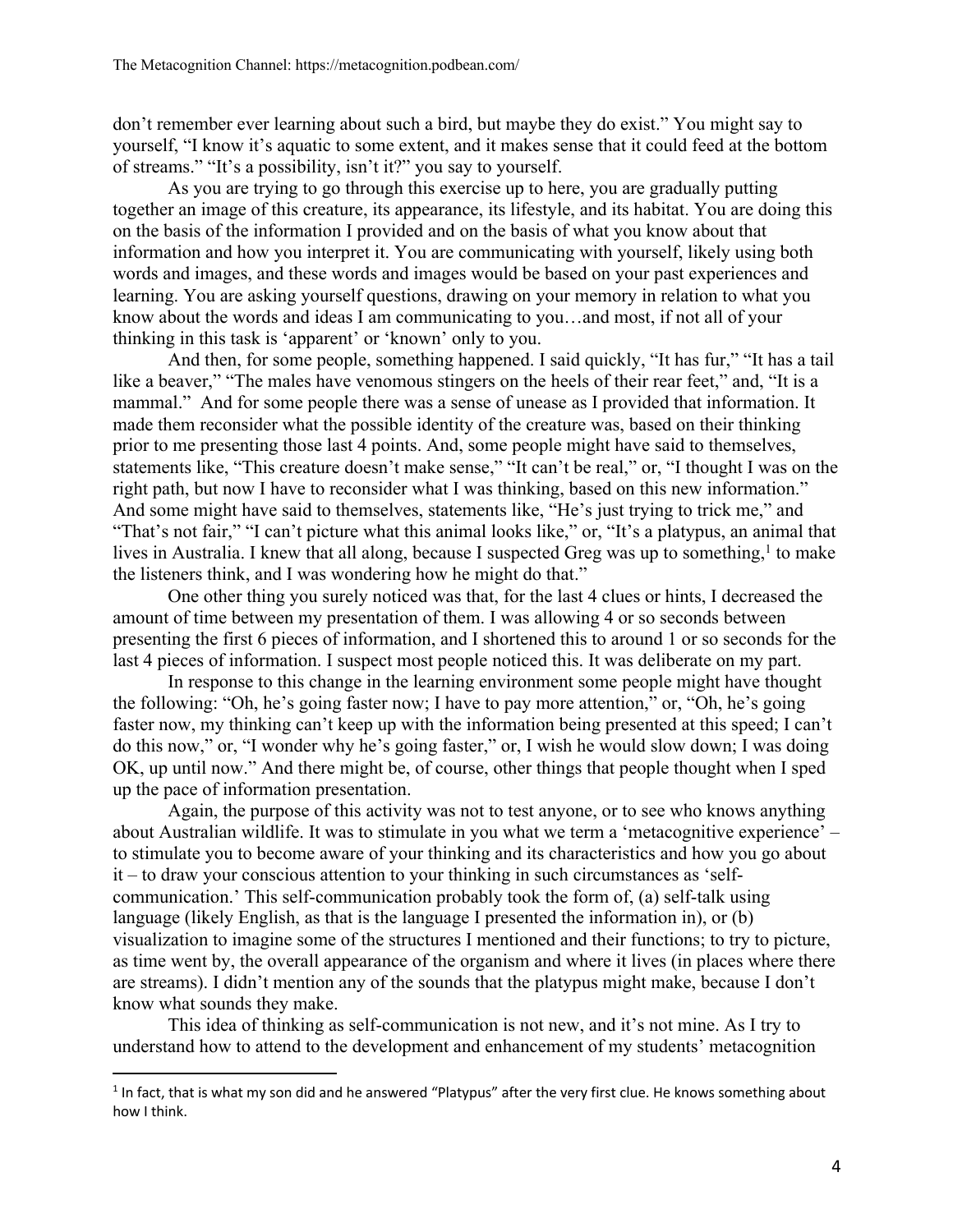and of the metacognition of those they teach and will teach in the future, I am particularly drawn to the work of Anna Sfard, a mathematics educator, whose writing and ideas I greatly respect. In her 2008 book, 'Thinking as communicating: Human development, the growth of discourses, and mathematizing" published by Cambridge University Press, Anna Sfard (2008) explores this notion of thinking as communication. She defines thinking as the, "individualization of interpersonal communication (the process of communicating between a person and herself; one that does not have to be verbal)" (p. 302). Put another way, she states, "Thinking is an individualized version of communication (p. 81); the type of human doing that emerges when individuals become capable of communicating with themselves the way they communicate with others" (p. 91). And Sfard adds, "this self-communication does not have to be in any way audible or visible and does not have to be in words" (p. 82). I've put a reference to Anna Sfard's book in the transcript for this episode, the link to which can be found in the description of this episode on my Podbean site (https://metacognition.podbean.com/).

This definition of thinking resonates with me. And, I hope you've come to realize, if you didn't already before, that the simple tasks you participated in with me, stimulated your selfcommunication, i.e., your thinking, and my role in those tasks was to raise your awareness of your thinking, i.e., the self-communication you engaged in. I tried to provide some examples of what and how listeners might be self-communicating, and I surely did not present all the possibilities. But even then, some people might have said to themselves, "Hey, he hasn't said what I was thinking," and it's good to realize that, and to have that thought, and be aware of it.

Why is this notion of 'thinking as self-communication' important for metacognition? Here's my position. If metacognition is one's knowledge, control, and awareness of their thinking and learning processes, then metacognition becomes 'one's knowledge, control, and awareness of their, to use Anna Sfard's (2008, p. 91) idea, "the type of human doing that emerges when an individual becomes capable of communicating with themselves the way they communicate with others." Put more simply, metacognition is one's knowledge, control, and awareness of how one intra-personally communicates. And, if we consider that one often needs to think when one learns, and that there are thinking strategies that individuals can be explicitly taught and learn to help them learn and understand subject material and topics within and across subject areas, then developing and enhancing students' learning processes becomes about, among other things of course, explicitly teaching them about how they can communicate with themselves about how to engage and interact with the material in its various forms they are being asked to learn and understand.

Developing students' metacognition as a pedagogical goal is then an undertaking that involves stimulating students to consider their self-communication related to their learning processes and strategies, and providing opportunities for them to compare their selfcommunication to those of others, like their teachers. It involves making students (and individuals in any field for that matter) consciously aware of the thinking and learning strategies they use and their self-communication related to those strategies, and this awareness raising and reflection is what can result in them becoming more strategic and therefore potentially more successful learners. I stress the word 'consciously' here because don't we want students to be aware of, conscious of, and engaged with what they are learning about how they think and learn? This expectation is the same as us wanting them, in fact demanding them to be consciously aware of, engaged with, and demonstrate understanding of the subject material we want them to learn. We need to be explicit with students about the thinking and learning strategies we want them to learn about and use. And, we use these, what we might call 'thinking words,' all the